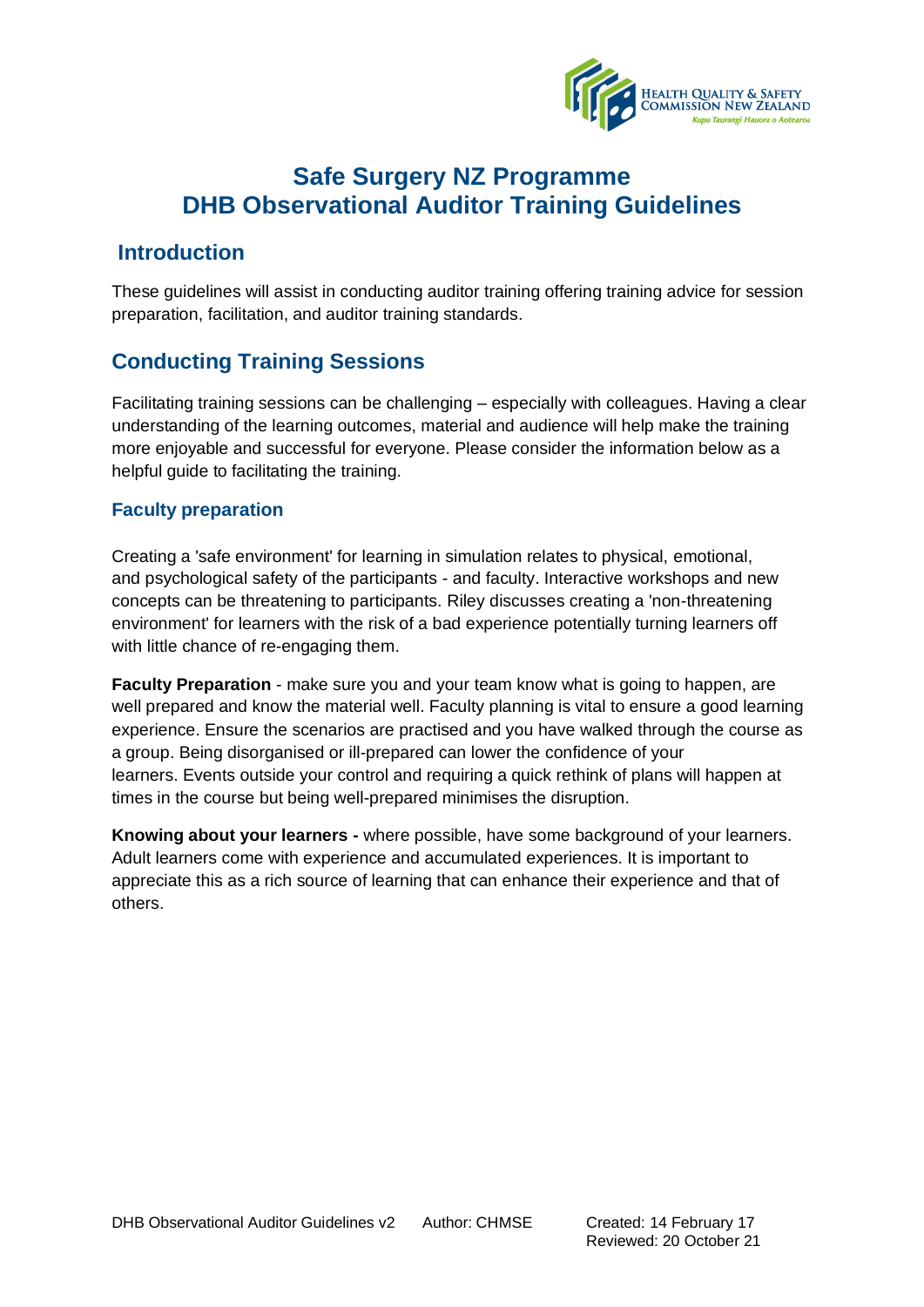

**Plan B -** Having a 'Plan B' can be useful to cover unexpected issues: some activity to fill time (for a technical issue) or a contingency for late starting or a participant not able to come.

#### **Participant preparation**

Adult learners want to know what is expected so they can mentally prepare for the event. Providing information to learners can manage their anxieties about what to expect.

Preparation will include:

**Sending information about the session** - location, length of training, what the session will cover (learning outcomes) and what to wear. A timetable will manage time expectations. Stick to the timetable as much as possible for planned breaks and finish times. The information should also include an introduction to confidentiality as part of the framing of the session. This can reassure learners that what happens during the training will stay between the learners and faculty and that it's a safe place to try new things.

**Pre-reading -** You may wish to send pre-reading to learners relevant to the session appropriate algorithms, case studies or information on teamwork and communication. A word of warning about pre-reading - most people won't read it. It can be useful to anxious participants but don't consider this as core information to your event. Remember your learners are busy clinical people so be realistic about your own expectations.

#### **Introductions**

This is one of the most important parts of the session. You need to take this opportunity to put the participants at ease and develop a position of mutual trust and respect. You may know your learners already but don't assume you actually know them well or they know each other well.

Be relaxed, welcoming and inclusive. Acknowledge prior experience of the group and your own interest in learning from them as well. Remember the physical setting is important even at the introductions.

Create an inclusive environment:

- Chairs set to encourage participation small group discussions and large interactions
- Consider sitting with the group rather than standing as a lecturer
- Introduce the PPT and use sparingly a conversation rather than lecturing.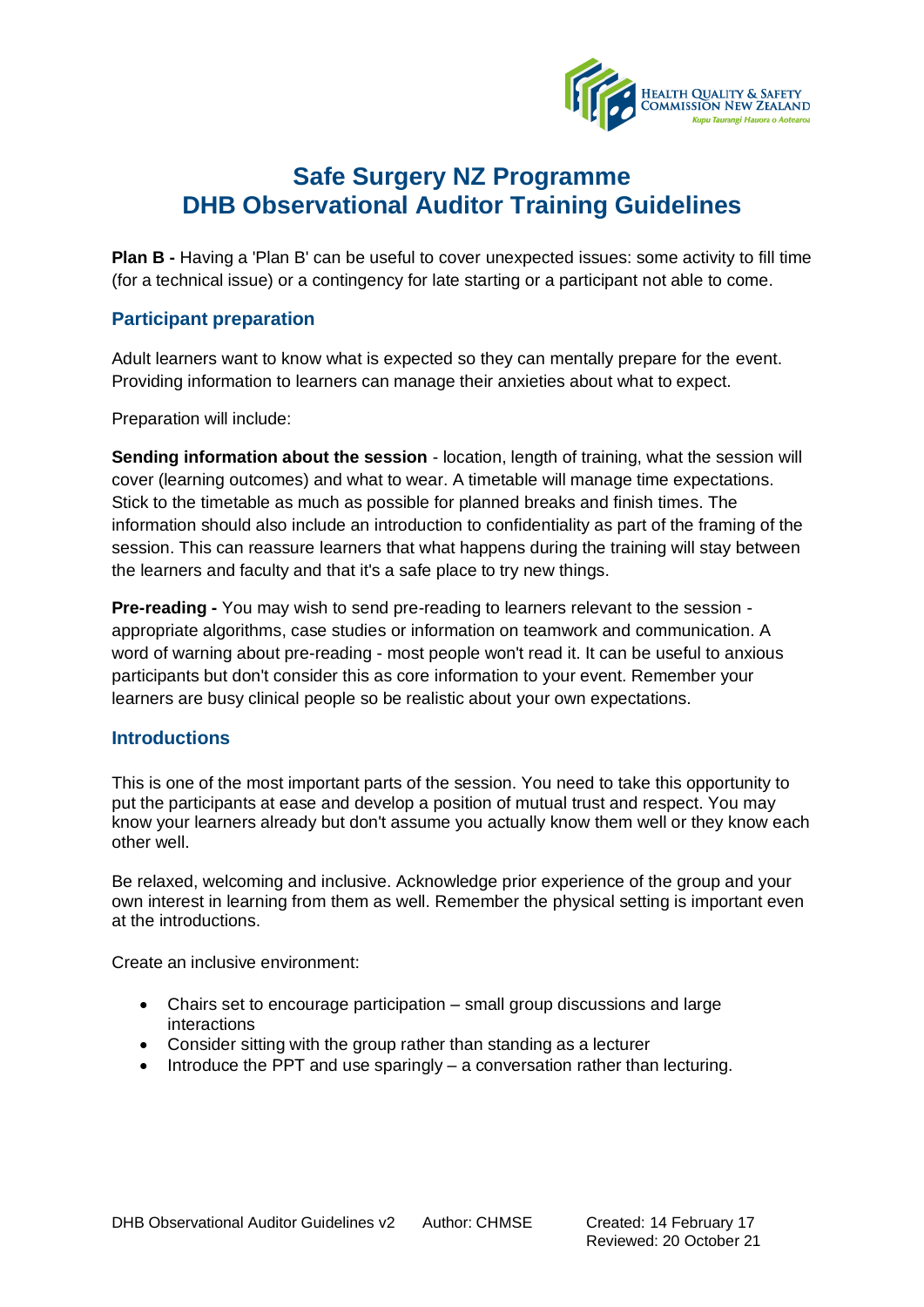

#### **Icebreakers**

Icebreakers are a good way to get participants engaged and relaxed. They are short activities that are often fun and can contain an important element of learning that links to the day. They also give the faculty an opportunity to gauge each participant's persona nervousness, quiet personality or over-zealous!

They can be as simple as asking each person (including faculty) to share some information about themselves or involve games and props.

While they are not a vital part of the session, they do provide an opportunity to put participants at ease and flatten hierarchy. Time is a factor in all training sessions so make sure you choose an activity that is time appropriate - the real money is with the scenarios and debriefs and running out of time later in the day can be detrimental to some important learning point.

You will find the icebreaker on the Auditor Training PPT asks participants to describe an alternative career the wished they had – but you are welcome to change this with an alternative question or idea.

#### **Rules of engagement**

The **'rules of engagement'** set the tone for interactions among learners and faculty for the session. This is an opportunity to state the expected behaviours during the scenarios, how to interact with the manikin and with each other in a way that will benefit the learning. It is important for you to create an environment that promotes respect, fairness, and honesty.

The faculty can refer to these rules during the course if necessary, to keep things ontrack or help manage difficult interactions.

Expectations of behaviour in scenarios, debriefs and general interactions

- Treating each other with respect
- Sharing the airtime during discussions
- Valuing other's opinions
- Putting as much into the experience as possible
- Participating in the discussions

Remember you will learn a lot from the participants as well. The auditing process is an art as much as a science and the discussion will enable further learning and understanding of the Surgical Safety Checklist, standards, and role of the auditor.